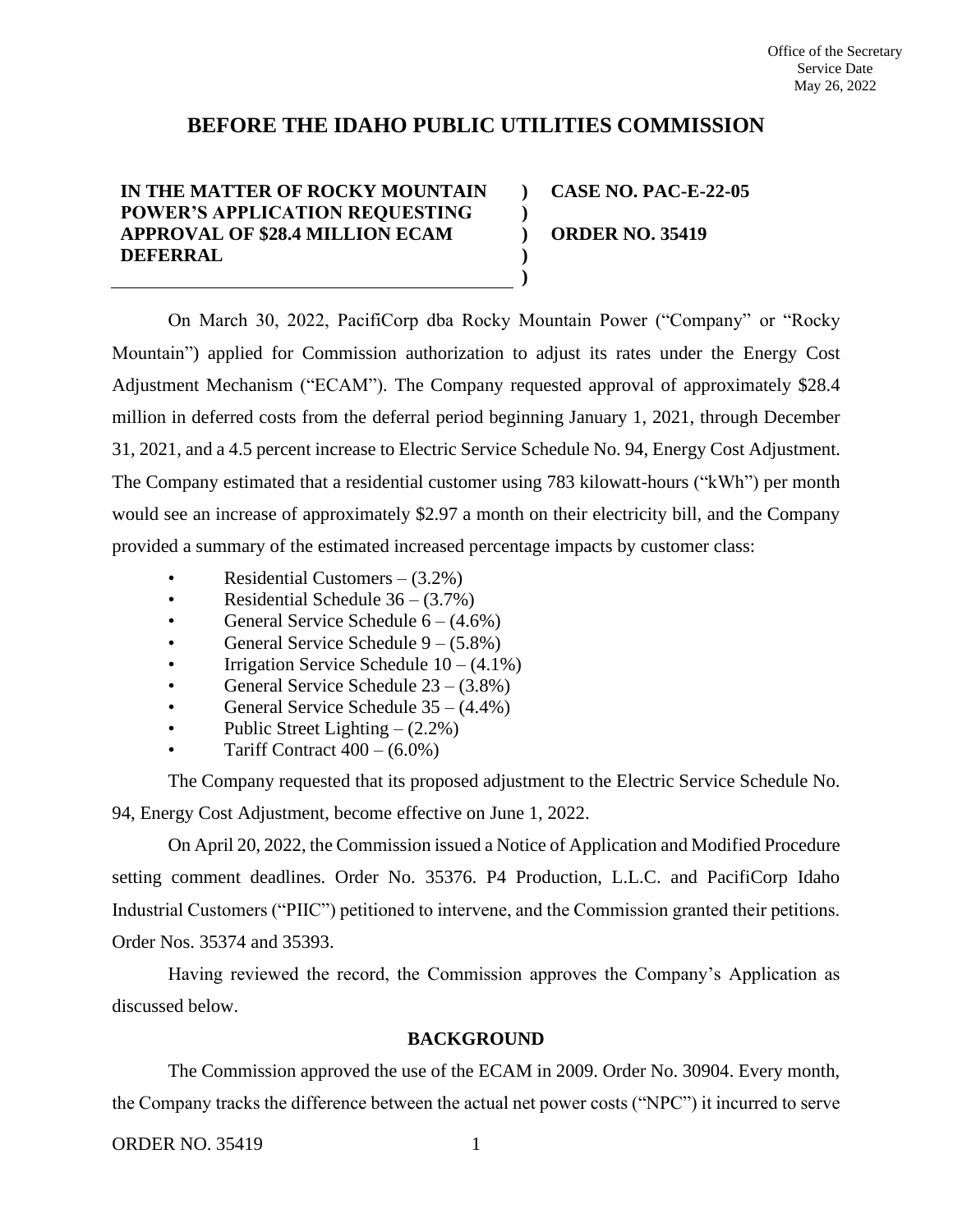customers, and the base NPC it collected from customers through previously established base rates. Those costs vary by year with changes in the Company's gas and coal fuel costs, surplus power sales, power purchases, and associated transmission. The Company defers the difference between actual NPC and base NPC into a balancing account for later disposition at the end of the yearly deferral period. The ECAM allows the Company to credit or collect the difference between actual NPC and base NPC through a decrease or increase in customer rates.

In addition to the NPC difference, the ECAM includes: (1) the Load Change Adjustment Revenues ("LCAR"); (2) an adjustment for coal stripping costs under Emerging Issues Task Force ("EITF") 04-06; (3) a true-up of 100% of the incremental Renewable Energy Credit ("REC") revenues; (4) Production Tax Credits ("PTC"); (5) the Lake Side 2 generation resource adder; (6) a resource tracking mechanism ("RTM"); and (6) the reasonable energy price ("REP"), as defined in the 2020 Protocol, qualified facility ("QF") and energy imbalance market ("EIM") body of state regulators ("BOSR") costs. The ECAM also includes a "90/10 sharing band" in which customers pay/receive 90% of the increase/decrease in the difference between actual NPC and base NPC, LCAR, and the EITF 04-06 coal stripping costs; and the Company incurs/retains the remaining 10%.

#### **COMMENTS**

Commission Staff ("Staff"); the Company; and PIIC submitted comments.

# **A. Staff Comments**

With respect to the ECAM calculation, Staff reviewed the Company's external audit reports, journal entries, invoices, contracts, and bills to customers. Staff also reviewed the Company's adjustment to actual costs, and the Company's hedge contracts and policies. Staff believed they reasonably safeguarded price and fuel stability. Staff also reviewed the transactions and invoices for the EIM revenues, and the calculations of the RTM adjustment included in the ECAM. Staff noted that the Company included three new items in this ECAM. The Company included the REP, BOSR and the Western Resource Adequacy Program ("WRAP") funding. Staff believed that because the BOSR and WRAP funding were not net power cost items, those costs should not be included in the ECAM. Staff believed that removal of the BOSR and WRAP funding would reduce the ECAM deferral by approximately \$15,000, and that the change would require only a minor adjustment to the Schedule 94 rates.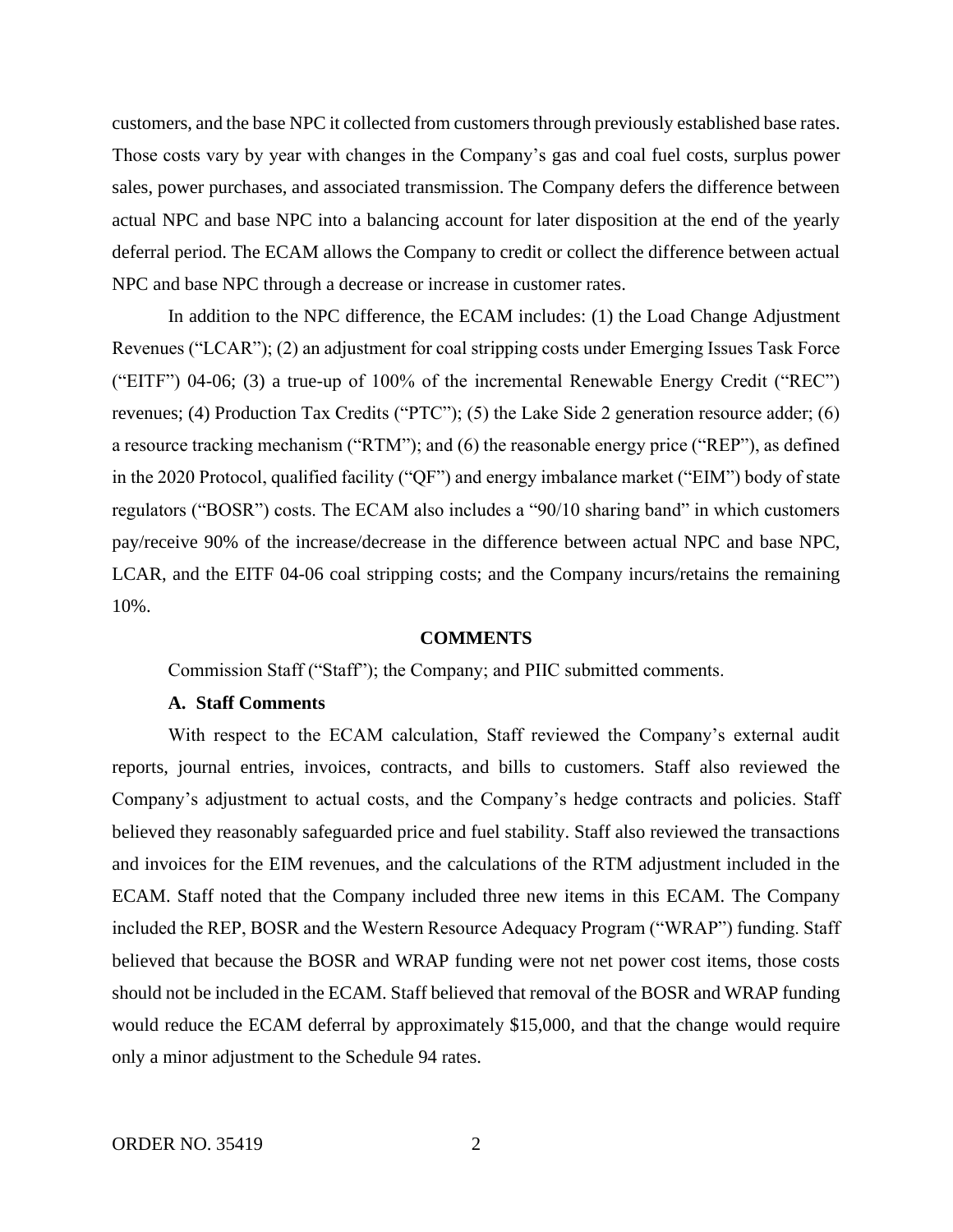With respect to the rate adjustment, Staff verified that the rates in the Company's proposed Schedule 94, Energy Cost Adjustment, were calculated using the methodology approved in Order No. 33440. However, Staff noted that with the changes in the deferral balances proposed by Staff, the rates would be lower than what the Company proposed. Staff explained that the Company's proposed rates in Schedule 94 were voltage-level specific: 0.733 cents per kWh for secondary service; 0.720 cents per kWh for primary service; and 0.696 cents per kWh for transmission service. Staff's proposed rates were 0.733 cents per kWh for secondary service; 0.719 cents per kWh for primary service; and 0.695 cents per kWh for transmission service. Staff noted that both the Company's and Staff's proposed revision to Schedule 94 increased Company revenue by approximately 3.9%. However, Staff believed that revenue increases to specific classes would vary because of differences in rate design among the classes. Staff concluded that the overall revenue increase for residential Schedule 1 customers was 3.3%, and a typical residential customer using an average of 783 kWh per month would still pay \$2.97 more per month under Staff's proposed rates.

Staff recommended that the Commission: (1) approve the ECAM deferral balance without the BOSR and WRAP expenses; (2) approve the rates in Attachment A to Staff's comments, as provided by Staff's adjusted calculations; and (3); order the Company to provide revised tariffs for the proposed rates.

### **B. PIIC Comments**

PIIC commented on three issues: (1) a Utah customer's load adjustment; (2) Navajo Tribal Utility Authority ("NTUA") partial requirements load; and (3) Lake Side II Outages.

With respect to the Utah customer, PIIC believed that when calculating total company load used to calculate the ECAM surcharge, the Company removed the Utah Customer's load, which resulted in an increase in costs allocated to Idaho. PIIC believed that this appeared to be a new adjustment that was not considered in the Company's most recent rate case and raised several important policy and allocation issues. Specifically, PIIC was concerned that the Company's treatment of the Utah Customer load was not consistent with the 2020 PacifiCorp Inter-Jurisdictional Allocation Protocol ("2020 Protocol").

With respect to NTUA, PIIC believed that the Company had not made an adjustment to include the NTUA partial requirements loads in the adjusted total company load used to calculate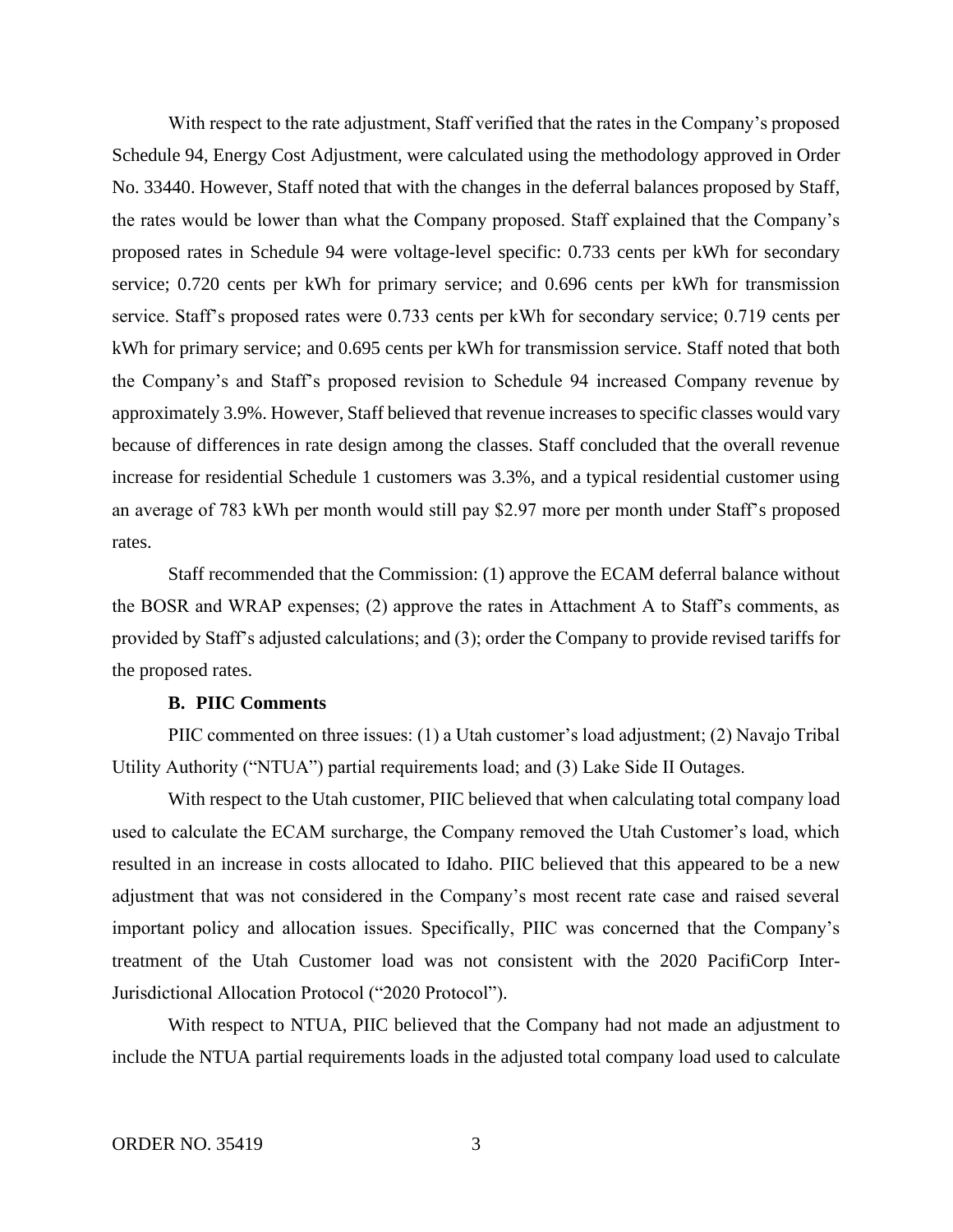the ECAM deferral. PIIC recommended that adjusted total company loads be increased by 258,726 MW to account for the NTUA partial requirements load.

With respect to Lake Side II outages, PIIC noted that it had not been able to fully investigate the outages at Lakeside II, nor the impact of potential construction or other defects leading to its poor availability in recent years. PIIC requested that Staff further investigate those outages, including an evaluation of root cause analyses and other supporting information.

## **C. Rocky Mountain Reply Comments**

With respect to the Utah customer issue, the Company explained that the customer at issue entered into a contract under a Utah-specific tariff that allowed the customer to offset their load with renewable resources. The Company reasoned that under the 2020 Protocol, the costs and benefits resulting from a state-specific initiative were allocated and assigned on a situs basis to the State adopting the initiative. The Company also noted that the customer contract was entered into pursuant to Utah Electric Service Schedule No. 34 ("Schedule 34"), a tariff implementing Utah Code section 54-17-806, and that the customer's energy generation program had been in place since 2016 and would not be considered a "new issue" under the 2020 Protocol. Further, the Company noted that including the customer's load as system load created a mismatch where all costs were situs assigned to Utah and system load was increased reducing the overall dollar-permegawatt-hour cost in the Idaho ECAM. The Company believed that PIIC's proposal was at odds with the 2020 Protocol, was not symmetrical, and did not match costs with benefits.

With respect to the NTUA issue, the Company explained that for purposes of calculating jurisdictional allocation factors, the Company begins with total metered load for each state, and that Utah's metered load was inclusive of all customers, Federal Energy Regulatory Commission ("FERC") and NTUA included, located in the state. The Company believed that no adjustment was necessary to Utah load to include NTUA's metered load, as that load was already included in Utah's metered load.

With respect to the Lake Side II outage issue, the Company believed that because PIIC did not provide any factual basis for its conclusion, the Commission should disregard the issue.

Finally, with respect to Staff comments, the Company believed that the BOSR and WRAP fees were directly associated with NPC and should be included in NPC. However, the Company reasoned that even if the Commission decided to remove those expenses, the Company did not believe it was necessary to revise rates or update Schedule 94. The Company explained that the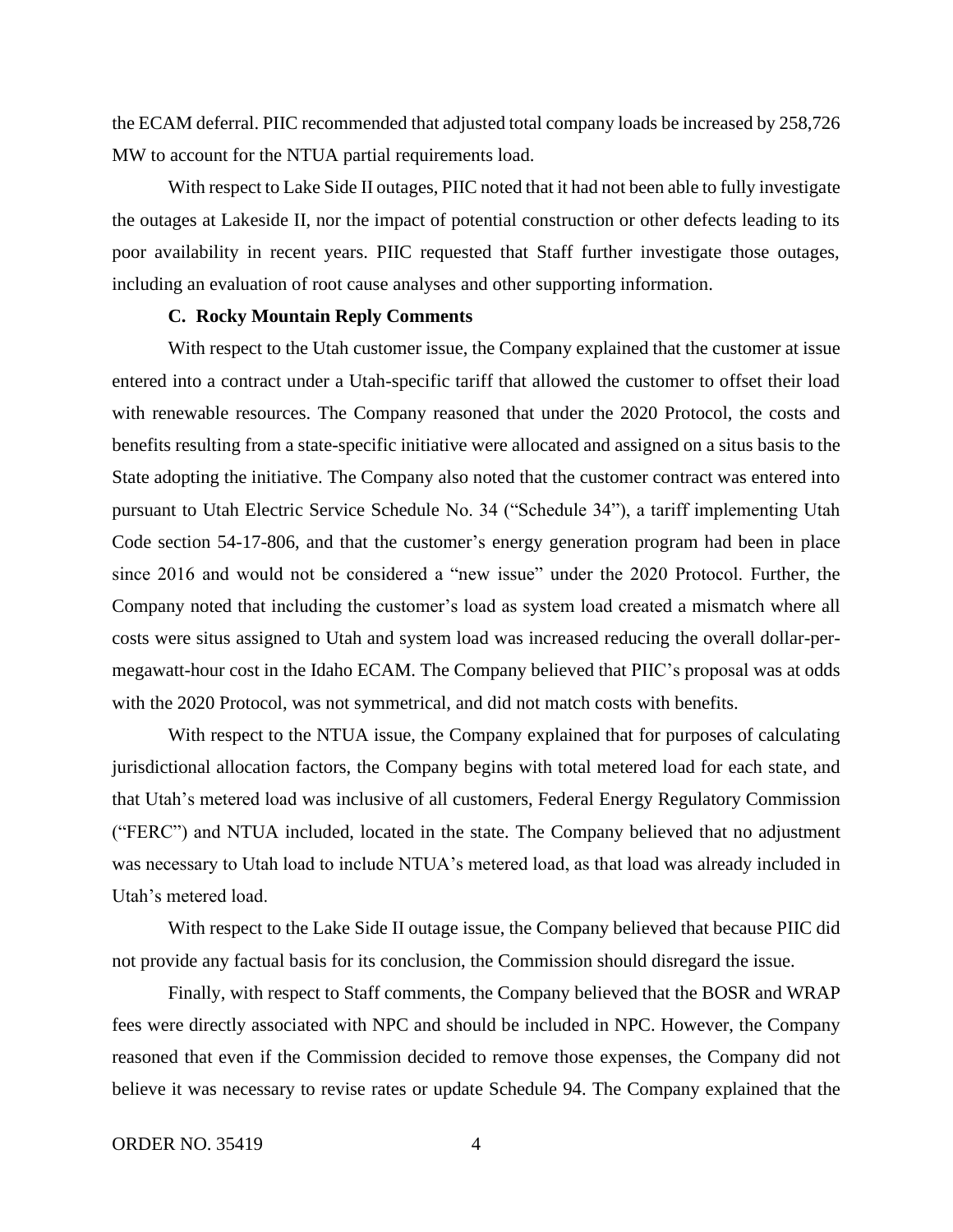ECAM deferral was a balancing account, and the difference in the load used to develop Schedule 94 rates and actual energy consumed during the collection period would have a much larger impact on the balance than the approximate \$15,000 associated with the two adjustments requested by Staff.

## **COMMISSION FINDINGS AND DECISION**

The Commission has jurisdiction over the Company's Application and the issues in this case under Title 61 of the Idaho Code including, *Idaho Code* §§ 61-501, -502, and -503. The Commission is empowered to investigate rates, charges, rules, regulations, practices, and contracts of all public utilities and to determine whether they are just, reasonable, preferential, discriminatory, or in violation of any provisions of law, and to fix the same by order. *Idaho Code* §§ 61-501, -502, and -503.

The Commission has reviewed the Company's Application including all submitted testimony and exhibits, Staff's comments, all Intervenor comments, and all Company reply comments. Based on its review of the record, the Commission finds it fair, just, and reasonable to approve the Company's Application with some exceptions. Specifically, the Commission finds that the BOSR and WRAP funding are not net power cost items, and those costs should not be included in the ECAM. However, given the totality of the ECAM calculation relative to the BOSR and WRAP funding, the Commission finds that the Company's Application complies with the Commission's prior orders and directives concerning the recovery of deferred NPC incurred by the Company during the deferral period.

Accordingly, the Commission approves the \$28.4 million in deferred costs from the deferral period beginning January 1, 2021, through December 31, 2021, and a 4.5 percent increase to Electric Service Schedule No. 94, Energy Cost Adjustment.

### **ORDER**

IT IS HEREBY ORDERED that the Company's Application for \$28.4 million in deferred costs from the deferral period beginning January 1, 2021, through December 31, 2021, is approved, less the amounts for BOSR and WRAP funding. The Company's Application for a 4.5 percent increase to Electric Service Schedule No. 94 Energy Cost Adjustment, with new rates effective June 1, 2022, is approved.

THIS IS A FINAL ORDER. Any person interested in this Order may petition for reconsideration within twenty-one (21) days of the service date upon this Order regarding any